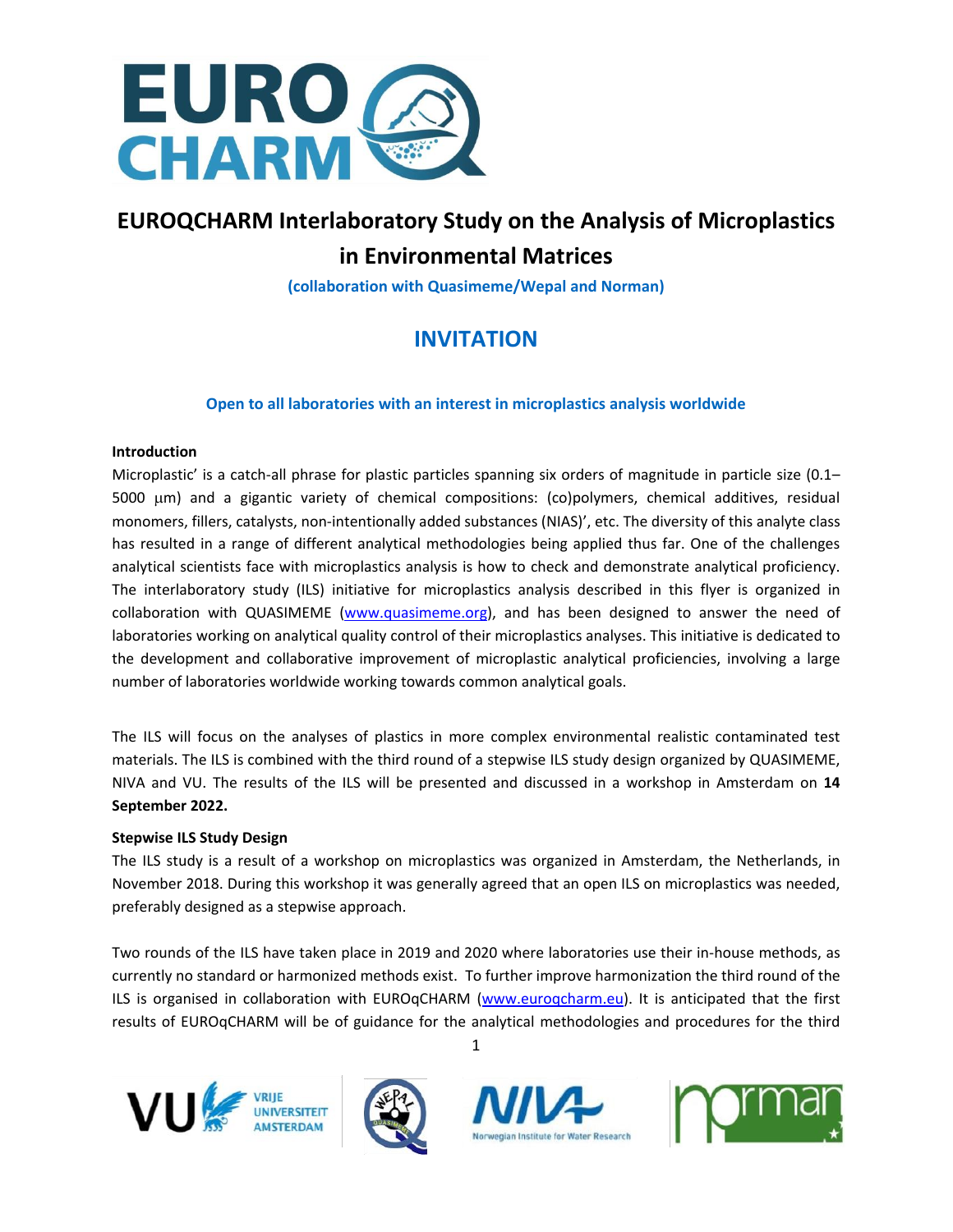

round. It is further planned that microplastics will be included in the routine proficiency testing scheme of QUASIMEME [\(www.quasimeme.org\)](http://www.quasimeme.org/). The ILS initiative is strengthened by feedback from the community of participants via workshops and bilateral communications, taking lessons learned from the opening round to future rounds.

- $\triangleright$  First Workshop (completed in 2018) Ca. 110 participants discussed analysis on microplastics in environmental matrices in Amsterdam, the Netherlands in November 2018.
- ➢ ILS Round 1 (completed in 2019) The first round focused on the identification of microplastics with pre-production pellets and identification and quantification of microplastics in tablets of eleven different tests. The results and outcome of the first workshop and ILS round 1 have been described in a report, which has been sent to all participants of the first round.
- $\triangleright$  ILS Round 2 (completed in 2020) The second round focused besides tablets (as in first round) also on the extraction of microplastics from more complex samples (sediment and fish).
- ➢ Second Workshop (completed in 2021) Ca. 65 participants discussed the results of Round 1 and 2 in an online workshop, 20 and 21 May 2021.
- ➢ **ILS Round 3 (2022) will focus on the analyses of plastics in more complex environmental realistic contaminated test materials. Samples include 'soda' tablets simulating water samples with the different polymers in the seize region of 50-300 µm, and three sediment samples.**
- ➢ **Third workshop (14 September 2022). The results of the third round will be discussed in a workshop in at the VU-University in Amsterdam.**

The reports of both workshops and of Round 1 and 2 can be send to you on request [\(steven.crum@wur.nl\)](mailto:steven.crum@wur.nl).

# **Test materials**

Participants will receive four test materials, which include 'soda' tablets simulating water samples, and three sediment samples.

#### **How to participate in the ILS**

Results can be reported as number of particles and/or mass and is not restricted to any specific detection technology. We therefor specifically encourage laboratories using Py-GC-MS to apply as well.

**NB. The study is not restricted to only laboratories participating in the first two rounds of study.**

**Participation of laboratories of the first two round through QUASIMEME, NORMAN network members and associated laboratories to the EUROqCHARM project is free of charge. For other participants we will charge the operating costs (500€) for participation and attendance of the workshop.**

2